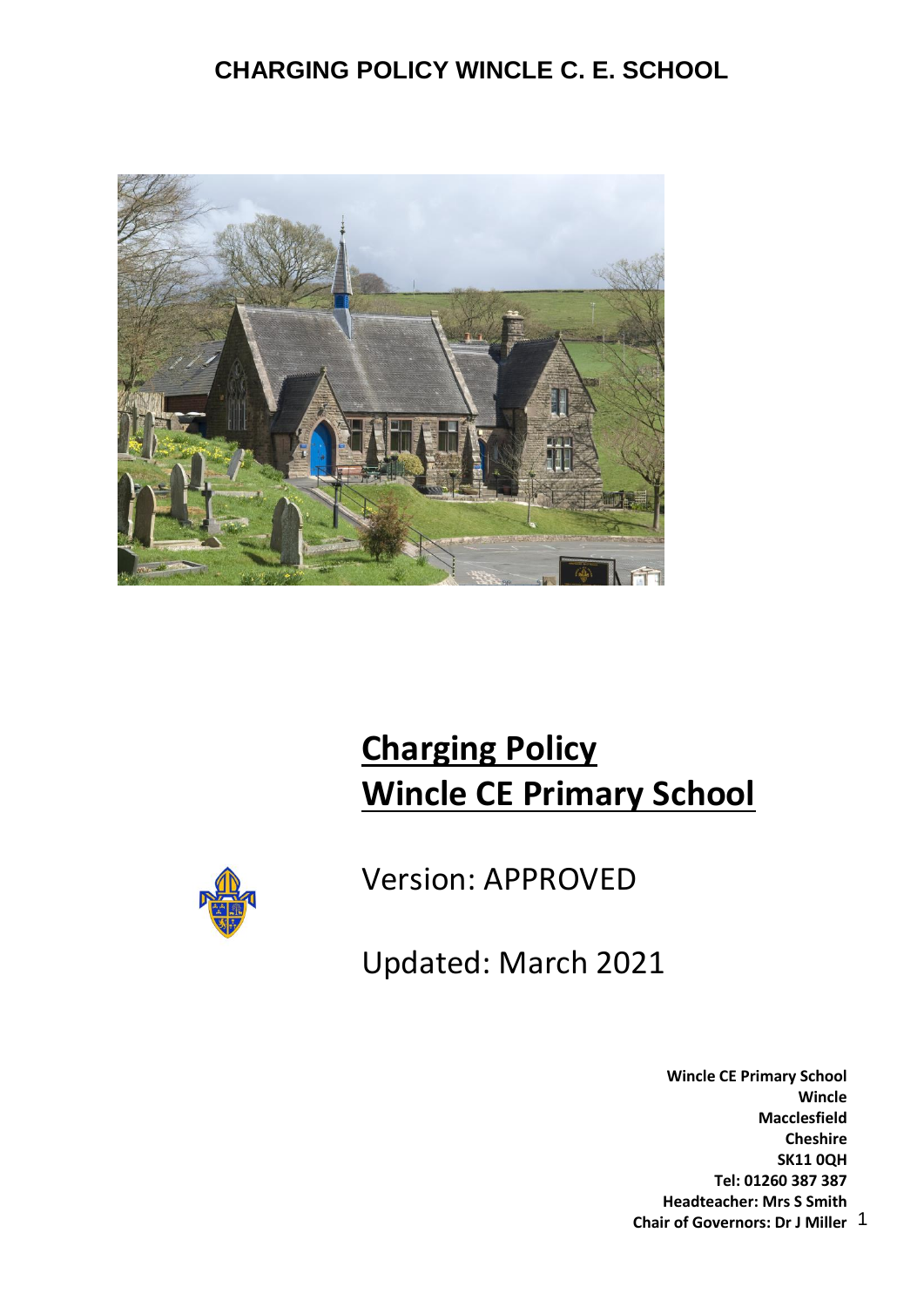#### Our school's vision:

*Wincle School creates an enriching and outstanding rural education, nurturing the whole individual: body, mind and soul, inspiring rounded, happy, courageous children who exhibit a passion for learning, a confident faith, a loving concern for community and an inclusive respect for all.*

We encourage our pupils to 'Shine like Stars' (Philippians 2:15) and to do this run with the following acronym:

|                   |                                                  | No act of kindness, no matter how small, is ever wasted." Aesop                                                        |  |  |  |
|-------------------|--------------------------------------------------|------------------------------------------------------------------------------------------------------------------------|--|--|--|
|                   |                                                  | We would like our pupils to have the confidence to know that they can make a difference: have hope for the             |  |  |  |
| .S                | Service                                          | future.                                                                                                                |  |  |  |
|                   |                                                  | We encourage our pupils to challenge injustice and inequality                                                          |  |  |  |
|                   |                                                  | Tour principles are founded on the truth that we are loved by the Father, Saved by the Son and Sanctified by           |  |  |  |
|                   |                                                  | the Holy Spirit.                                                                                                       |  |  |  |
|                   | Theology                                         | X We want to ignite passion and curiosity for learning, providing an exciting curriculum to inspire all learners to be |  |  |  |
|                   |                                                  | the best they can be.                                                                                                  |  |  |  |
|                   |                                                  | We encourage our pupils to show integrity                                                                              |  |  |  |
|                   |                                                  | We would like our pupils to have the courage to fight for what is important                                            |  |  |  |
|                   | <b>Attitude</b>                                  | When things are challenging, we would like our pupils to display perseverance and not give up.<br>☆                    |  |  |  |
|                   |                                                  | Learn from yesterday, live for today, hope for tomorrow" Albert Einstein                                               |  |  |  |
|                   |                                                  | We nurture the whole individual: body, mind and soul                                                                   |  |  |  |
|                   |                                                  | We encourage the pupils to respect every living creature and show compassion.                                          |  |  |  |
|                   | Relationships                                    | we would like our children to treat other people as they would like to be treated following Jesus' example.            |  |  |  |
| We are all unique |                                                  |                                                                                                                        |  |  |  |
|                   | We help all bildren build trusting relationships |                                                                                                                        |  |  |  |
|                   |                                                  | Clothe yourselves with compassion, kindness, humility, gentleness and patience.' (Colossians 3:12)                     |  |  |  |
|                   | Shine like                                       | am the Light of the world; he who follows Me will not walk in the darkness, but will have the Light of life."          |  |  |  |
|                   | stars                                            | (John 8:12)                                                                                                            |  |  |  |
|                   |                                                  | We would like our pupils to shine in their behaviour, attitudes, relationships and learning.                           |  |  |  |

#### **Introduction:**

The 1988 charging provisions act clarifies and amends existing law which prohibits most charges for activities which take place in school time. The act requires LEAs and Governing Bodies to determine their policy on charging and on remissions within the framework of the legislation, and schools must draw up and maintain a written statement of their policy which must be available to parents on request.

#### **Objectives:**

- The objectives of the charging provisions of the 1988 act are:
- To maintain the right to free school education
- To establish that activities offered wholly or mainly during normal teaching time should be available to all pupils regardless of their parents' ability or willingness to help meet the cost.
- To emphasise that there is no statutory requirement to charge for any form of education or related activity, but to give LEAs and schools the discretion to charge for optional activities provided wholly or mainly out of school hours
- To confirm the right of LAs and schools to invite voluntary contributions for the benefit of the school, or in support of any activity organised by the school whether during or outside school hours.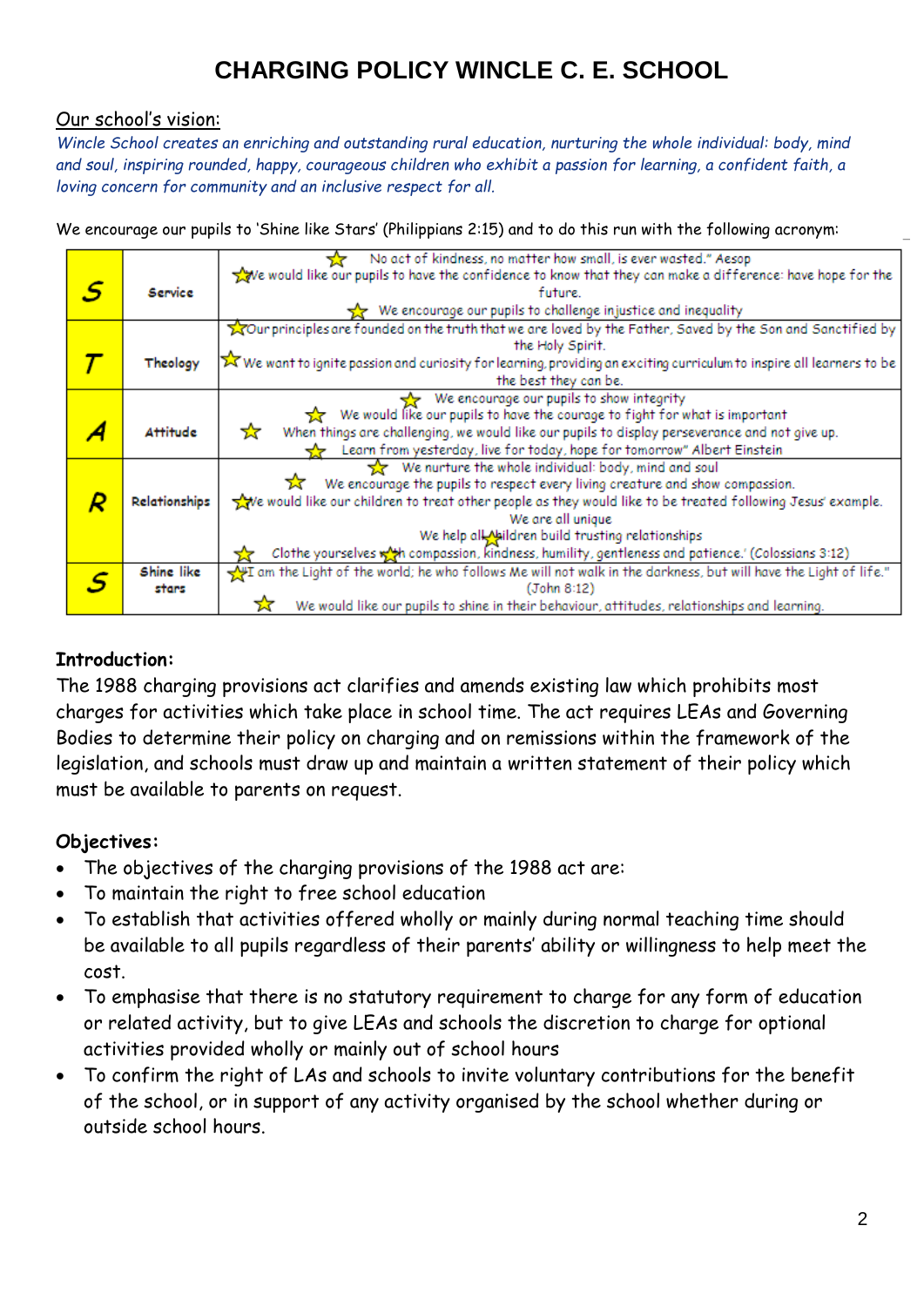| No.                           | income                    | Approved charge                                       |  |
|-------------------------------|---------------------------|-------------------------------------------------------|--|
| 1                             | Personal Photocopying     | 5p per black and white copy                           |  |
|                               |                           | 10p per colour copy                                   |  |
| $\overline{c}$                | Personal laminating       | 10p per A4 sheet                                      |  |
|                               |                           | 20p per A3 sheet                                      |  |
| 3                             | School dinners            | £2.15 per meal                                        |  |
|                               |                           | Free for pupils whose families are eligible for FSM   |  |
| 4<br>Personal Telephone calls |                           | 5p for local standard phone calls mobile and national |  |
|                               |                           | calls 10p                                             |  |
|                               |                           | As per itemised bill for longer distance calls        |  |
| 5                             | <b>Educational visits</b> | For board and lodgings on residential visits *        |  |
|                               | School Uniform            | See appendix for charges                              |  |
| 8                             | School letting            | See school letting policy                             |  |
| 9                             | Music tuition             | £7.50 per piano lesson                                |  |
|                               |                           | £14 per guitar lessons                                |  |
| 10                            | After school clubs        | £2 per session                                        |  |

\* The LA remits charges for board and lodgings for school visits to Cheshire East's own outdoor education and residential centres for pupils whose parents are in receipt of income support or family credits. Charges for transport to these centres must be remitted by the school. Schools using non-Cheshire East maintained centres are required to cover from their own budget or school funds the cost of charges remitted for pupils whose parents are in receipt of income support or family credit.

It is the policy of the LA to empower headteachers and governing bodies to receive voluntary contributions, provided it is made clear that any contribution is voluntary and failure to contribute will not involve the relevant parent's child being treated differently from any other child in the school.

\*\* No child will be prevented from participating in a club due to issues over charging.

All money for charges to be paid to the school via the administrative assistant in the school office.

The school will ensure it is not acting unlawfully e.g. charging for services for which it is illegal to make a charge.

If the school decides to charge more or less than full cost, then the reasons for this must be recorded.

Records will be kept of all letting invoices, numbered sequentially and dated. Records of the income received will be detailed by pay-in slip to LMS budget and linked to invoices.